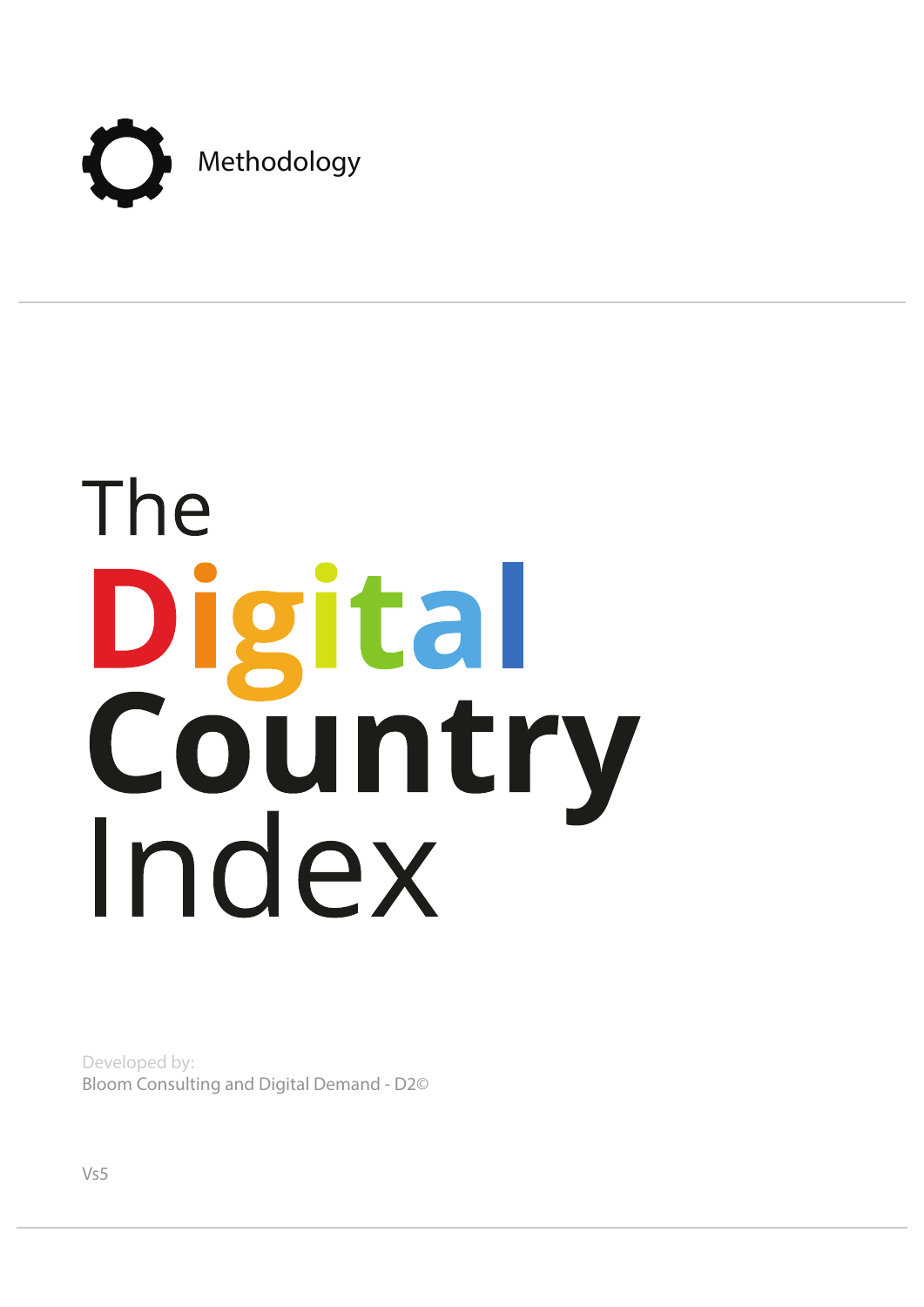

The objective of this Index is to provide the least subjective results possible. Therefore, the position of each Country is solely determined by their search volume in each of the 5 Dimensions (with the exception of National Prominence). Social Media is excluded from the analysis, as this Index measures the "consequence", not the "cause" of what has triggered the proactive interest towards any given Country.

## **The Methodology (or how data is collected or how the Index is compiled)**

The Digital Country Index compiles the measurement of the total amount of searches performed by all worldwide citizens toward any given Country. All thanks to a proprietary software called Digital Demand - D2©.

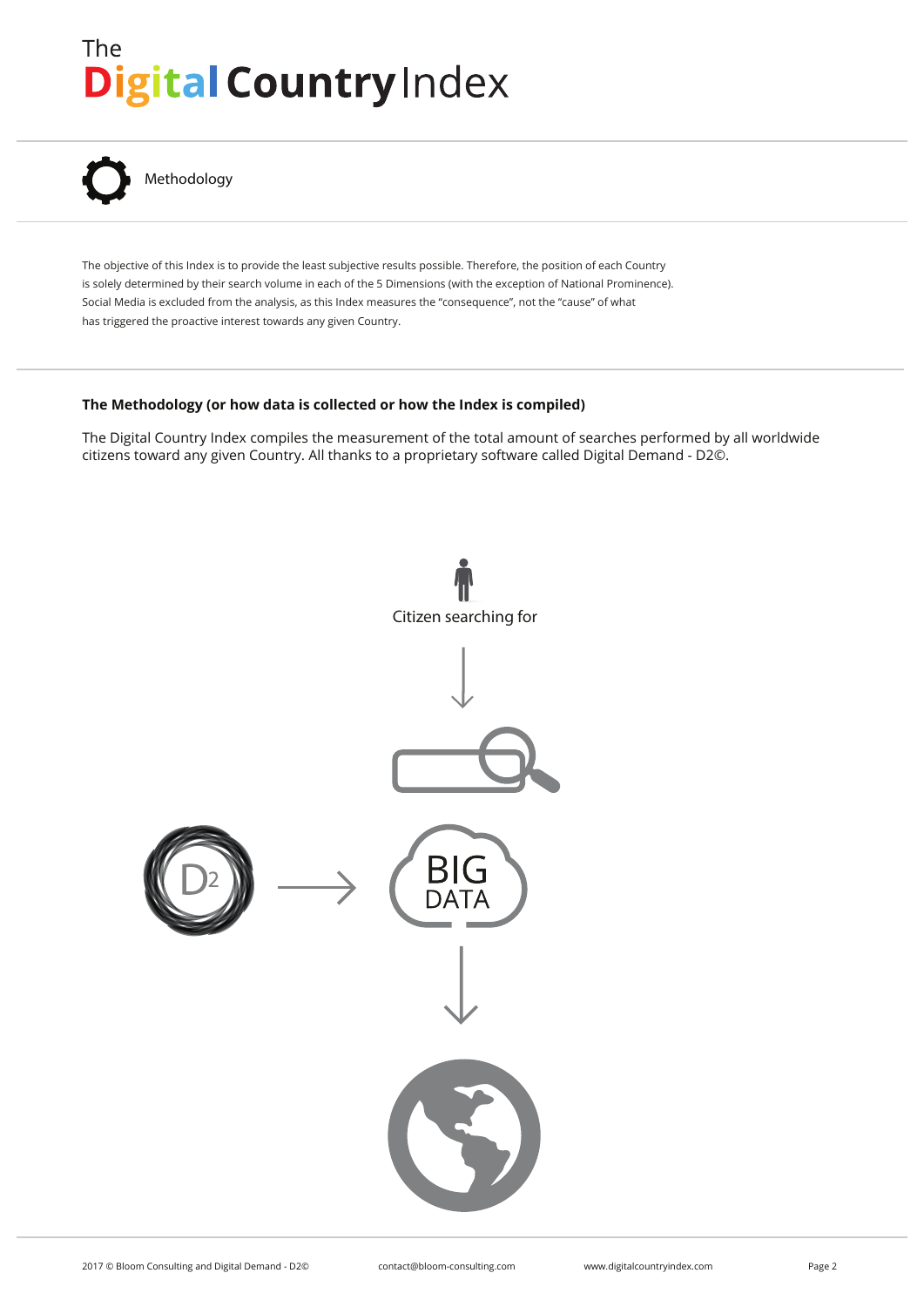

The objective of this Index is to provide the least subjective results possible. Therefore, the position of each Country is solely determined by their search volume in each of the 5 Dimensions (with the exception of National Prominence). Social Media is excluded from the analysis, as this Index measures the "consequence", not the "cause" of what has triggered the proactive interest towards any given Country.

## **The Methodology (or how data is collected or how the Index is compiled)**

Every search is collected and categorized in five different Dimensions.

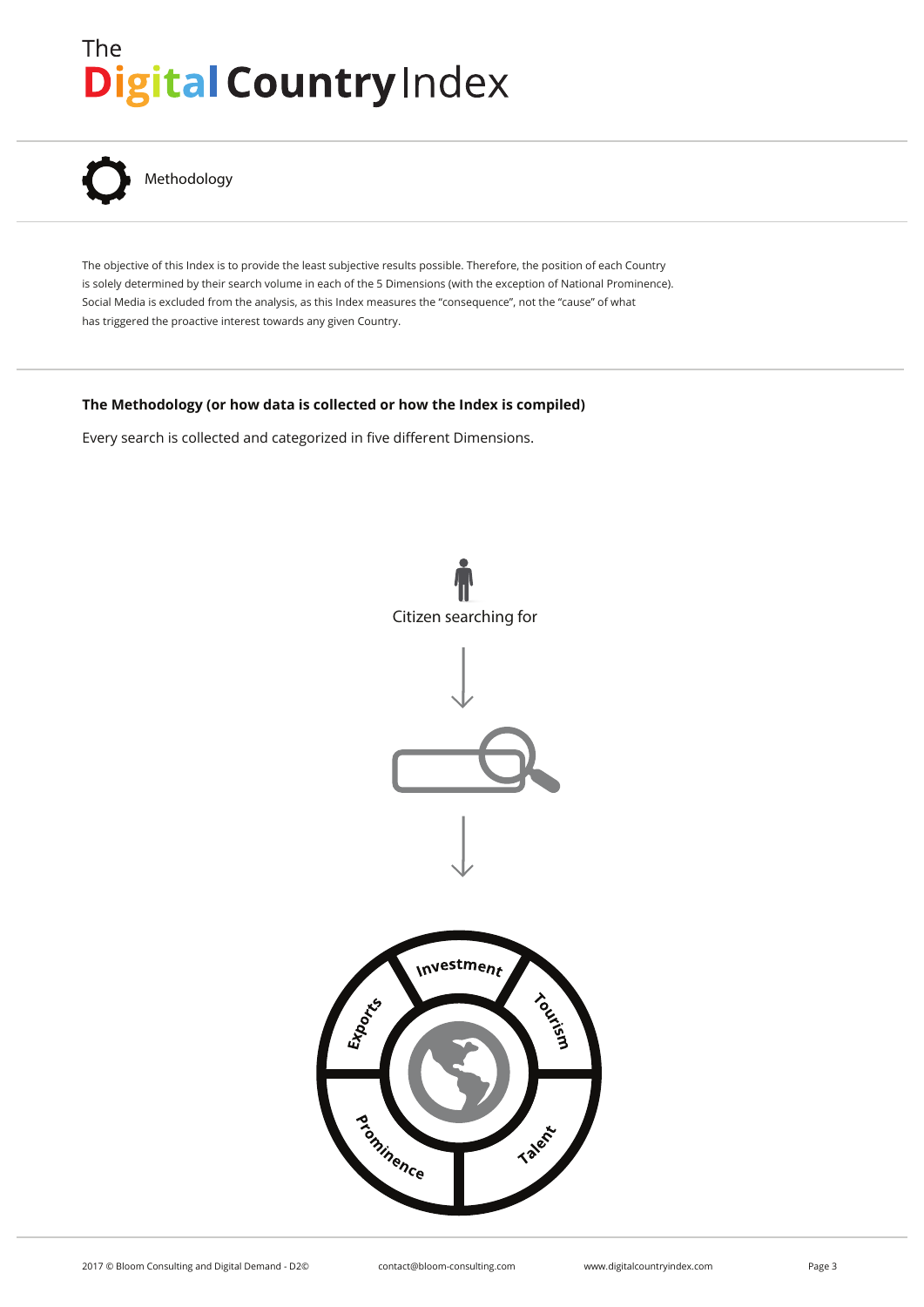

The objective of this Index is to provide the least subjective results possible. Therefore, the position of each Country is solely determined by their search volume in each of the 5 Dimensions (with the exception of National Prominence). Social Media is excluded from the analysis, as this Index measures the "consequence", not the "cause" of what has triggered the proactive interest towards any given Country.

## **The Methodology (or how data is collected or how the Index is compiled)**

As displayed below, each Dimension is comprised of 19 macro clusters of information called "Brandtag families".

Inside of each "Brandtag family" there are around 132 "Brandtags" comprised of 44 million keyword combinations in 9 different languages (English, German, French, Spanish, Italian, Japanese, Portuguese, Russian, and Chinese), which result in approximately 799 million valid search results for 2016.



**Business Environment - Socioeconomic Factors - Strategic Sectors /Sectorial Expertise**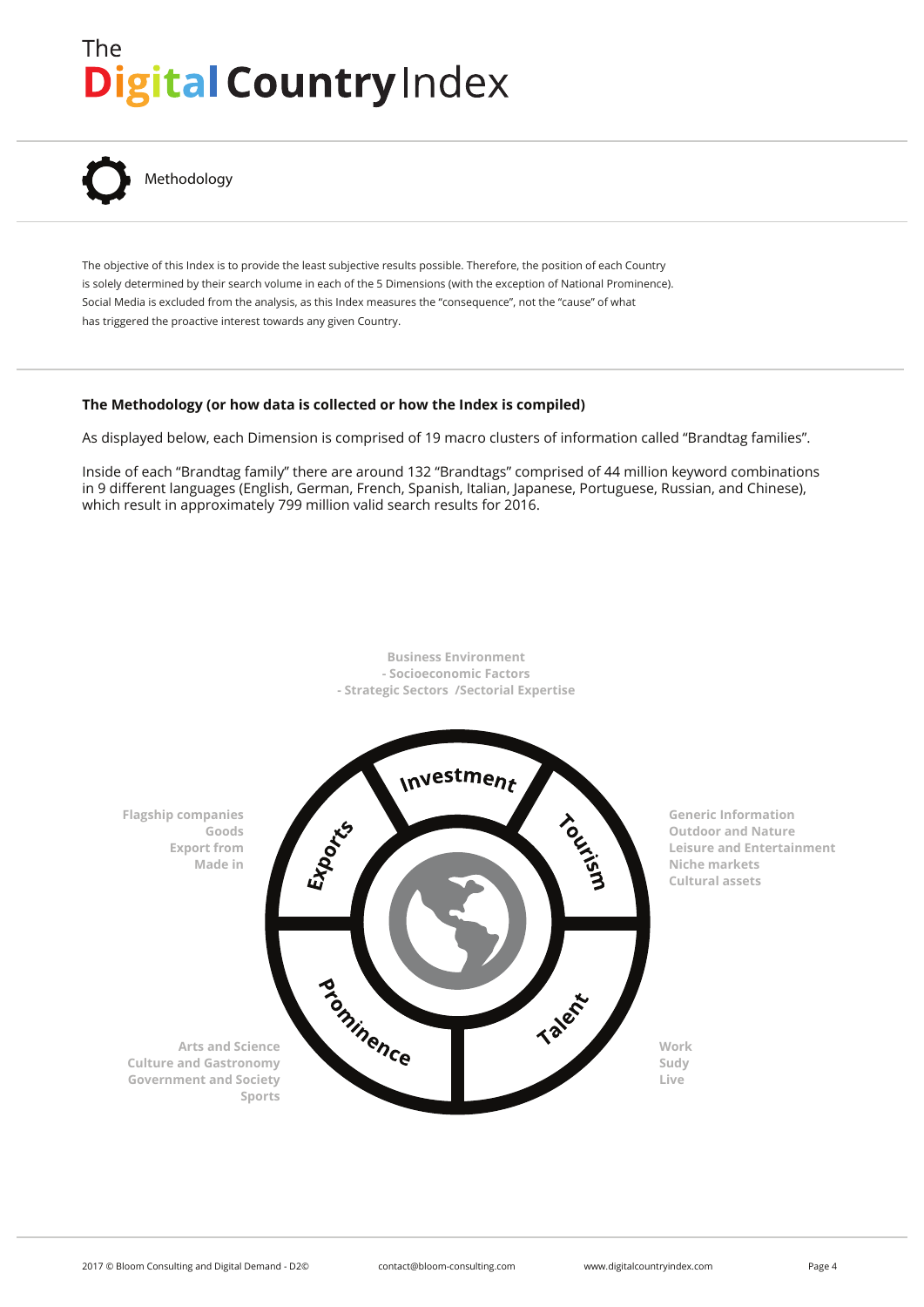

The objective of this Index is to provide the least subjective results possible. Therefore, the position of each Country is solely determined by their search volume in each of the 5 Dimensions (with the exception of National Prominence). Social Media is excluded from the analysis, as this Index measures the "consequence", not the "cause" of what has triggered the proactive interest towards any given Country.

## **The Methodology (or how data is collected or how the Index is compiled)**

The position of each Country is determined by the total number of searches performed within each Dimension.

However, using the Digital Demand - D2© software, Bloom Consulting incorporates a qualitative input into the data by attributing equal weight to each of the five Dimensions (20% to each Dimension). Hence, if Country A has five times more searches in the "Tourism Dimension" than Country B, but ten times less searches in the" Talent Dimension", Country A will not necessarily score higher in the Index.

For the "Talent", "Exports", "Investment" and "Tourism" Dimensions a positive criteria is applied, meaning that a high number of searches performed towards a Country will increase their position within the respective Dimension.

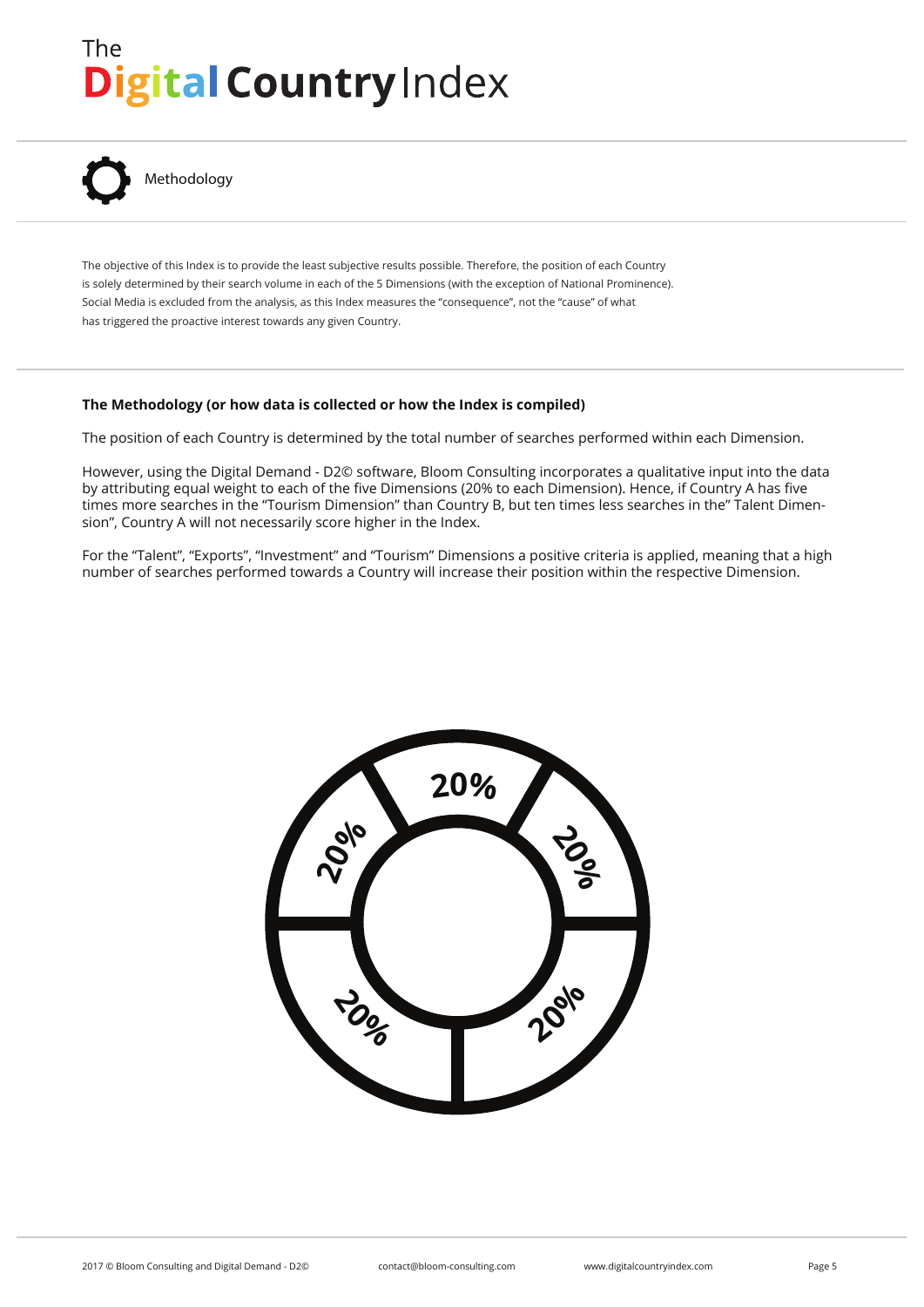

The objective of this Index is to provide the least subjective results possible. Therefore, the position of each Country is solely determined by their search volume in each of the 5 Dimensions (with the exception of National Prominence). Social Media is excluded from the analysis, as this Index measures the "consequence", not the "cause" of what has triggered the proactive interest towards any given Country.

#### **The Methodology (or how data is collected or how the Index is compiled)**

However, the "Prominence Dimension" requires a more complex approach, as a high number of searches performed towards any given Country in the "Prominence Dimension" may not imply that all of those searches are positive.

As an example, the reason for a global Citizen searching for the term *corruption* in a specific Country may be due a possible association with that Country being either corrupt or not corrupt. Consequently, if a Country has a low corruption rate and receives a high amount of searches, then those searches are considered positive, and vice versa for a Country with a high rate of corruption.

In order to mitigate the duality of searches, the Index links the searches to external rankings to ensure the least subjective interpretation of data as possible.

The external indices and reports incorporated into the Digital Country Index 2017 are sourced from the following international institutions: United Nations, Transparency International, World Bank, Yale Data-Driven Environmental Group & Columbia University CIESIN, Legatum Institute, Social Progress Imperative and the IMF.